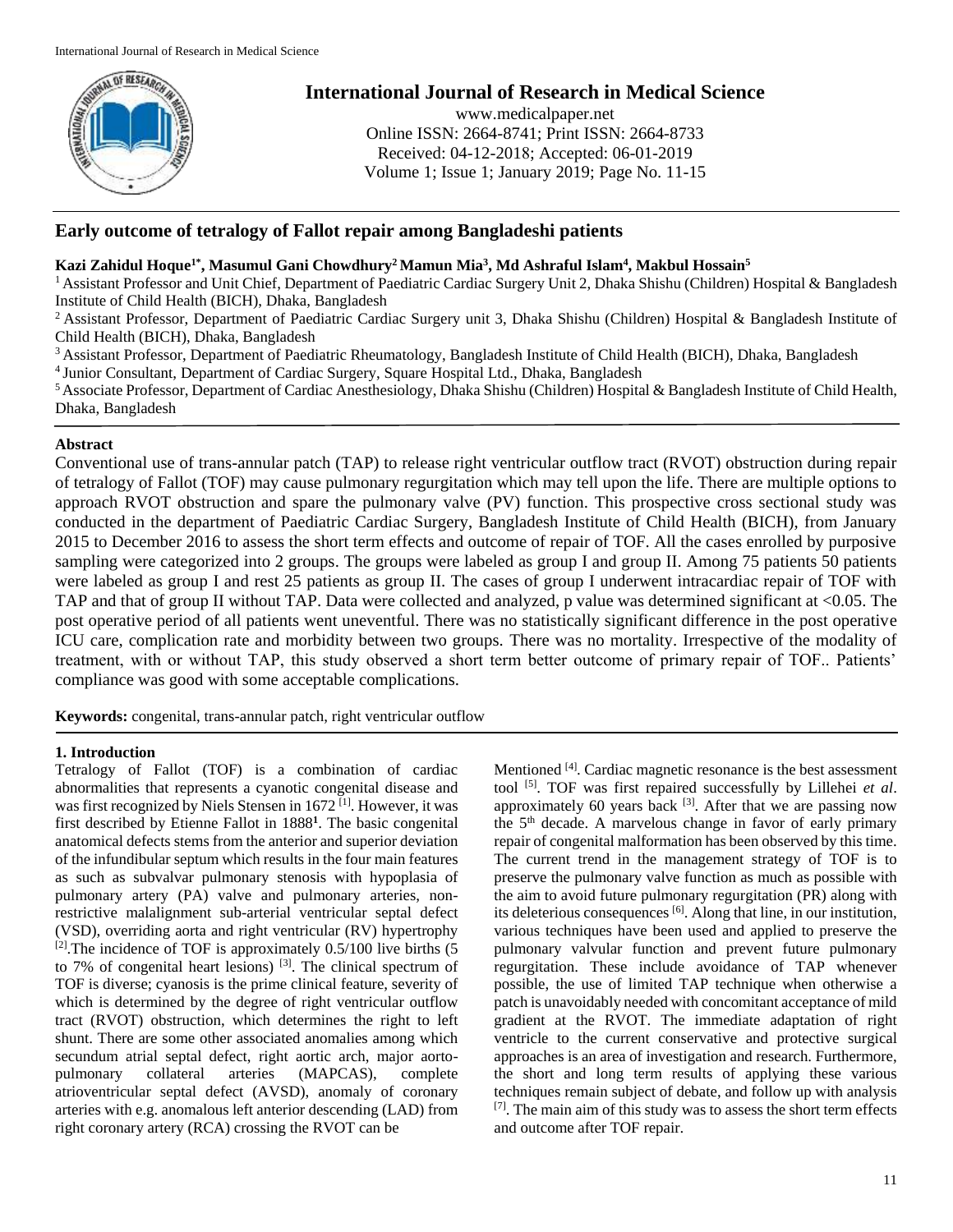#### **2. Materials and Methods**

The cross sectional prospective study was conducted at Department of Cardiac Surgery in Bangladesh Institute of Child Health (BICH) from January 2015 to December 2016. We excluded cases of TOF with pulmonary atresia as well as absent pulmonary valve with TOF. The cases were selected initially by purposive sampling. Thereafter they were divided into 2 groups. The initial group was labeled as group I and the subsequent group was labeled as group II. All the patients in group I underwent intracardiac repair of TOF with transannular patch and Group II underwent intracardiac repair with TOF without transannular patch. After the preoperative work up, informed written consent regarding the study from the parents was taken. A pre-structured, pre-tested, case record form was prepared. Data including risk category, ICU parameters, ECHO (maximum RVOT gradient pre and post surgery, post operative development of pulmonary regurgitation) and different morbidities and early outcome of both groups were recorded. Data analysis was done by SPSS. The qualitative and quantitative variables were analyzed by Chi square test and student's t test respectively, p-value was determined significant at <0.05.

#### **3. Results**

Seventy five patients ultimately fulfilled the study criteria. There were 50 cases (66.67%) in group I and rest 25 (33.33%) cases belonged to group II (Figure-1). All children tolerated surgery. The sex distribution of male and female cases was 31 (62%) and 19 (38%) vs 18 (72%) and 7 (28%) in group I and group II respectively (Figure-2). The male to female ratio in group-I and II were 1.63:1 and 2.57:1 respectively. Table-I showed the comparison between basic pre-operative and operative profile between the groups and significant statistical difference was observed only in weight and mean bypass time. The mean weight in Group I was higher than Group II ( $P = 0.031$ ) and the mean bypass time in Group I was also higher than Group II ( $P = 0.024$ ). There was no surgical or hospital mortality found in any group. We observed a few differences in the incidence of post operative complications, however, the differences did not reach statistical significant. The highest 96% from patients from group I and 88% patients from group II presented with dyspnea on exertion (Table II). Table-III showed the comparison between early post operative outcomes but the differences did not reach statistical significant. Figure-3 showed that the highest 24 (48%) from group I and 13 (52%) from group II patients were from 0-5 year age group. Subsequently 18 (36%) and 7 (28%) cases were from 6-10 years age group respectively in group I and II. No statistically significant difference was found (p>0.05) between the group's age distribution. Table-IV showed that 26 (52%) and 14 (56%) patients had weight between 5-10 kg whereas 18 (36%) and 6 (24%) had weight in between 0-5 kg respectively in group I and II.



**Fig 1:** Distribution of patients (n=75).



**Fig 2:** Sex distribution (n=75).

**Table 1:** Comparison of basic pre-operative and operative profile between the groups (n=75).

| <b>Variable</b>                          | Group-I<br>$(n=50)$                        | Group-II<br>$(n=25)$               | p-value |
|------------------------------------------|--------------------------------------------|------------------------------------|---------|
| Mean age (months)                        | $19.3 \pm 26.57$                           | $15.96 \pm 17.15 > 0.05^{NS}$      |         |
| Mean weight (kg)                         | $76.77 \pm 3.13$                           | $61.3 \pm 3.11$ 0.031 <sup>S</sup> |         |
| Mean preoperative saturation (%)         | $73.87 \pm 6.19$                           | $71.15 \pm 6.15 > 0.05^{NS}$       |         |
| Mean bypass time (min)                   | $106.49 \pm 31.7388.75 \pm 6.4300248$      |                                    |         |
| Mean preoperative RVOT max PG<br>(mm Hg) | 73.79±19.53 67.29±17.95>0.05 <sup>NS</sup> |                                    |         |
|                                          |                                            |                                    |         |

Statistics was calculated by student's t test

NS: Not significant, S: Significant, Kg: kilogram, max: maximum, PG: Pressure gradient, mmHg: millimeter of mercury. P-value was significant at <0.05

**Table 2:** Distribution of patients according to presenting features  $(n=75)$ .

| <b>Presenting Features</b> | No $(\% )$ | $\sqrt{\text{Group-I (n=50)}\text{Group-II (n=25)}}\text{  p-value }$<br>No $(\% )$ |                       |
|----------------------------|------------|-------------------------------------------------------------------------------------|-----------------------|
| Dyspnea on exertion        | 48 (96)    | 22(88)                                                                              |                       |
| Failure to thrive          | 25(50)     | 13 (52)                                                                             |                       |
| Cyanotic spell             | 21(42)     | 10(40)                                                                              | $>0.05$ <sup>NS</sup> |
| Hemoptysis                 | (2)        | 0(0)                                                                                |                       |
| Syncope                    | 8(16)      | 4 (16)                                                                              |                       |

P-value was calculated by chi square test.

NS: Not significant

P-value was significant <0.05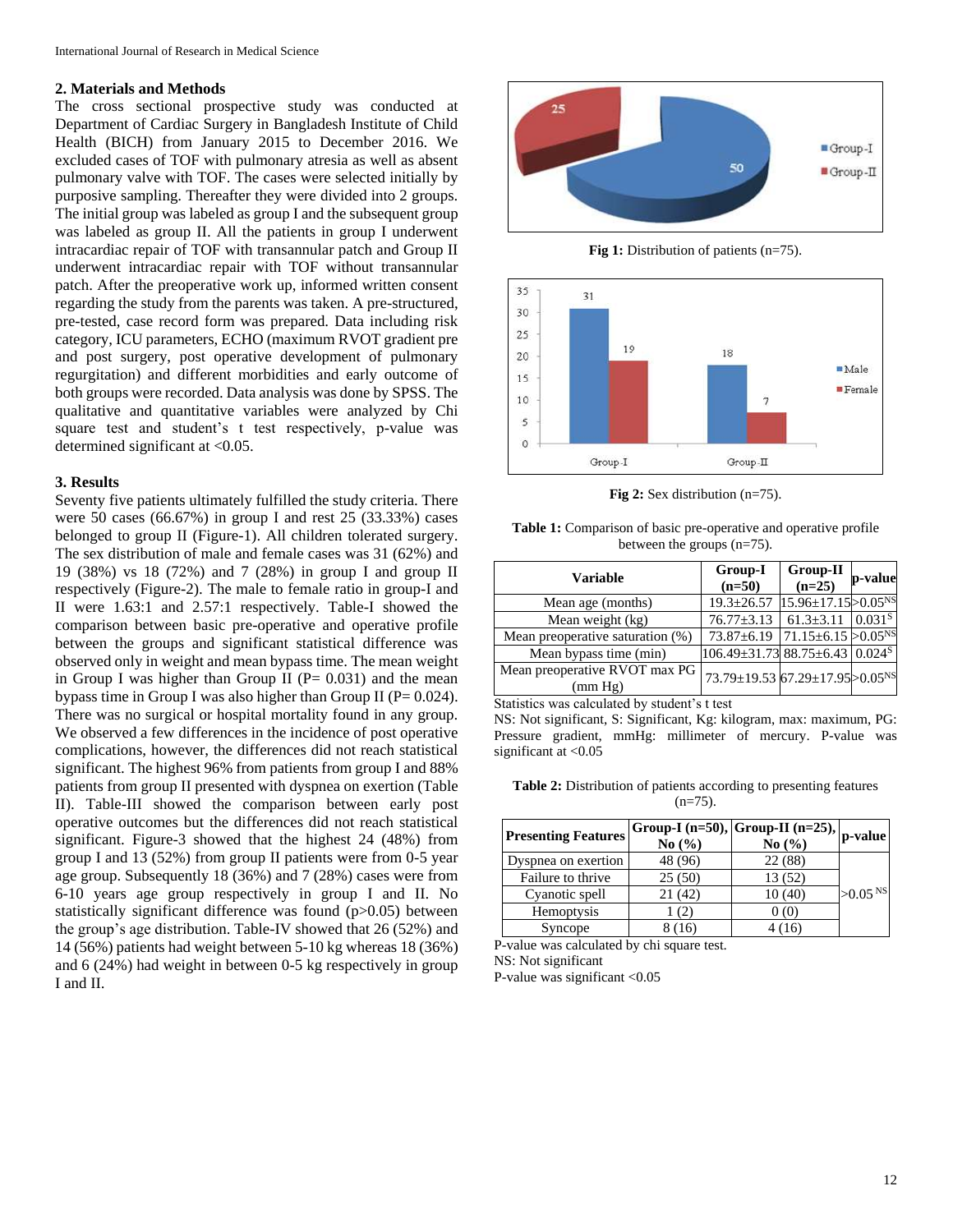| <b>Table 3:</b> Comparison of early post operative outcomes $(n=75)$ . |  |  |
|------------------------------------------------------------------------|--|--|
|                                                                        |  |  |

| Variable                                        | Group-I $(n=50)$ ,<br>No(%) | Group-II<br>$(n=25)$ , No $(\%)$ | p-<br>value                 |
|-------------------------------------------------|-----------------------------|----------------------------------|-----------------------------|
| Pleural effusion                                | 8 (16)                      | 3(12)                            | $>0.05^{N_{\rm s}}$         |
| Arrythmia                                       | 11 (22)                     | 4(20)                            | $>0.05^{N_{\rm s}}$         |
| Pericardial effusion                            | 5 (10)                      | 1(4)                             | $>0.05^{N5}$                |
| New onset of seizure                            | 3(6)                        | 2(8)                             | $>0.05^{\overline{\rm NS}}$ |
| Chylothorax                                     | 2(4)                        | 0(0)                             | $>0.05^{\overline{\rm NS}}$ |
| ARF (with temporary<br>dialysis)                | 1(2)                        | 0(0)                             | $>0.05^{NS}$                |
| Average ionotropes duration<br>(hour)           | $63.73 \pm 39.97$           | $39.16 \pm 26.17$                | 0.048 <sup>S</sup>          |
| Maximum no. of ionotropes                       | $2.17 \pm 0.6$              | $1.79 \pm 0.81$                  | $>0.05^{\rm NS}$            |
| Average length of ICU stay<br>(days)            | $5.1 \pm 3.15$              | $5.09 \pm 1.76$                  | $>0.05^{NS}$                |
| Average ventilation time<br>(hour)              | $45.93 \pm 66.75$           | $25.95 \pm 21.73$                | $>0.05^{NS}$                |
| Average length of hospital<br>stay (days)       | $11.1 \pm 7.5$              | $8.3 \pm 2.35$                   | $>0.05^{NS}$                |
| Average of postoperative<br>RVOT max PG (mm Hg) | $15.93 \pm 9.16$            | $12.71 \pm 9.73$                 | $>0.05^{NS}$                |

Statistics was calculated by chi square test (categorical) and student's t test (quantitative)

NS: Not significant

S: Significant

P-value was significant at <0.05



| Fig 3: Distribution of TOF by age group $(n=75)$ . |  |
|----------------------------------------------------|--|
|----------------------------------------------------|--|

| <b>Table 4:</b> Distribution of weight of patients $(n=75)$ . |
|---------------------------------------------------------------|
|                                                               |

|         |         | Weight (Kg) Group-I (n=50), Group-II (n=25), No (%) p-value |            |
|---------|---------|-------------------------------------------------------------|------------|
|         | 18 (36) | 6(24)                                                       |            |
| $5-10$  | 26(52)  | 14 (56)                                                     | $>0.05$ NS |
| $11-20$ | 5(10)   | 4 (16)                                                      |            |
| >20     |         | (4)                                                         |            |

P-value was calculated by chi square test NS: Not significant. P-value was significant <0.05

#### **4. Discussion**

Thus study revealed that the male to female ratio in group I and Group II were 1.63:1 and 2.57:1 respectively. It proved that TOF physiology was more pronounced in male than female. The study reports of Jahangir Kabir and his colleagues supported our findings [8] . The age distribution in this study revealed that the highest frequency was evident in 0-5 year's age group (48% vs

52%) in both categories which was subsequently followed by 6- 10 years age group (36% vs 28%). The mean age of patients in both the groups was  $19.3 \pm 26.57$  months and  $15.96 \pm 17.15$  months respectively. The same sorts of statistics were evident in the study by Ismail and his colleagues <sup>[9]</sup> in 2010 where they sketched the mean age of their respondents in same sorts of sub categories were 18.8±24.4 and 15.6±16 months respectively. On the contrary, in the study by Jahangir Kabir<sup>[8]</sup> and his colleagues in 2010, observed that the TOF cases were coming mostly at 3-7 years of age period due to delayed referral. However, we could say that, after 5-6 years the condition had been improved as we are getting these cases in early period of life due to quick referral. It was a good development. In our research, we had operated 50 (66.67%) patients by intracardiac repair with transamular patch (TAP) whereas rest 25 (33.33%) patients by intracardiac repair without TAP. However we determined to limit the size of the patch used in our cases to the minimum that would provide satisfactory RVOT repair with acceptable RVOT residual gradient. As a result, an RVOT gradient ranging between  $12.71\pm9.73$  mm Hg in group II and  $15.93\pm9.16$ mmHg in group I was documented in post operative period. A significant gradient associated with marked residual obstruction at the RVOT might not be tolerated as it may lead to difficult post operative course or need for re-intervention to release the remaining obstruction. In general, residual RVOT obstruction post-repair was considered significant if RVOT gradient exceeds 40 mm Hg or if pRV/pLV ratio exceeds 0.85 <sup>[10]</sup>. In our series, we depended mainly on the intra-operative TEE gradient measurement accepting maximum RVOT gradient of 40 mm Hg post-repair. None of our patients had intra-operative RVOT gradient that exceeded 40 mm Hg post-repair and none required reintervention during their post-operative ICU course. Furthermore, the postoperative course in our patients was generally well tolerated with acceptable complications rate, freedom from invasive mechanical support need, and there was no short-term mortality. The average ICU and hospital length of stay in our patients were approximately 5 and 11 days, respectively and all cases were discharged home with satisfactory results. There were, however, other investigators who follow slightly different strategies but with same goal in essence. In recently published study, the authors reported RVOT sparing repair strategy in TOF patients that consists of a trans-atrial and trans-pulmonary approach to close the ventricular septal defect and resect RV infundibular muscle coupled with a mini (<5 mm) trans-annular patch or no ventricular incision [11]. Their shortterm results are comparable to what we have seen in our patients, although long term evaluation is still needed. Another study was also published recently and reported the use of pulmonary valve sparing approach guided by intra-operative assessment of pRV/pLV ratio. The authors noted marked decline in the pRV/pLV ratio by 16% in all patients after a median of 32.8 months of longitudinal follow up. The reduction in pRV/pLV ratio was particularly noticeable (28%) in the sub-group of patient who had the more conservative sparing approach with pRV/pLV ratio >0.7 at the time of repair. The results of the later study showed no early or late-mortality with only one patient requiring late re-intervention due to residual stenosis. This highlighted the observation that RVOT gradient seen immediately after repair tends to decrease with time as it was observed frequently during late follow up of many patients [10]. In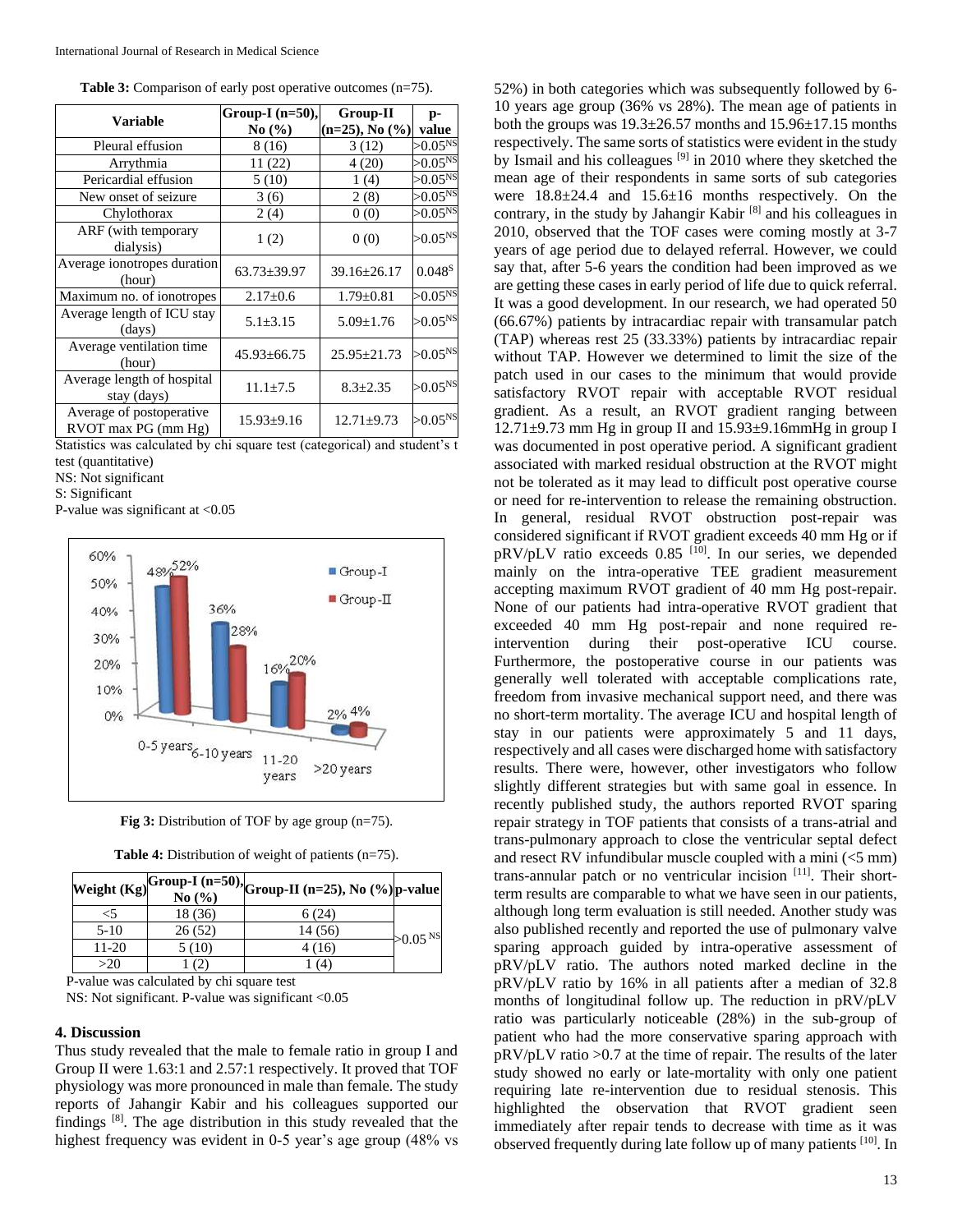our study, we did not observe any peri or postoperative mortality. However, these findings were not supported by recently published report from Punjab in Pakistan by Imran Khan and his colleagues<sup>2</sup>. They reported 8% mortality in their study. It was reported that mortality was higher in late surgery in patients with TOF in a recent report  $[12]$ . In our study, we did not find any case older than 15 years. Mortality is comparatively higher in older child because of problems caused by a long standing cyanosis; argued by Dittrich *et al.* [13] We observed better outcome in younger children may be due to early surgery. Most of the advanced centers in the world would perform a primary repair provided there are no contraindications, but there is still no consensus on this subject. Proponents of the primary repair argue that it avoids RV dysfunction and cyanotic spells which can delay developmental milestones. These patients are also prone to cerebral complications like stroke and intracerebral abscess formation.In our study, we have done primary repair in all cases. However, Navabi-Shirazi et al. [14] compared results of primary repair and those who had undergone some kind of palliation previously. They concluded that older patients generally do better on 2-stage repair, because of their age, but there is no conclusive data available that demonstrate that 2 stage repair with improvement of oxygen saturation before correction may improve outcome in this selected group of older patients. TAP is needed for a very small-sized pulmonary valve. It carries a higher risk of reoperation, but has no impact on late survival [15]. We applied TAP in a comparatively high number of patients. The reason was we did not accept high degree of right ventricle/left ventricle pressure ratio and the goal was to relieve RVOT as much as possible [16]. Some authors have reported that the use of TAP is lower in grown patients  $[17]$ . Apart from a definitive indication based on size, which patient would benefit from a TAP is not fully known. Although this question would be best answered with a prospective randomized study, our experience suggests that the severity of the RVOT, rather than age at repair, is the most important determinant of the frequency of use of TAP. TAP relieves the RVOT but, at the same time, it can cause varying degree of PR, which is associated with poor short and long-term outcome [18]. PR observed postoperatively in our study was  $19(25.33\%)$ , which is consistent with published reports  $^{[19]}$ . Among these 19 cases, 13(17%) and 6(8%) patients respectively suffered from pulmonary regurgitation in Group I and Group II. A large study by Kirklin *et al.* [20] suggested that the compensatory responses to RV overload were adequate for a 20 year period, at least with respect to mortality. Our data extend these observations and do not demonstrate any difference in early survival among patients without a patch, and those with a TAP, although other investigators have implicated TAP as a risk factor for reoperation in the long term.

#### **5. Conclusion**

Irrespective of with or without TAP, this study observed a short term good outcome of primary repair of TOF. The early outcome of primary repair of TOF with or without TAP was unparallel. Patients' compliance was fantastic with acceptable complications.

#### **6. References**

1. Anderson RH, Weinberg PM. The clinical anatomy of tetralogy of fallot. Cardiol Young. 2005; 15(Suppl 1):38-47.

- 2. Khan I, Tufail Z, Afridi S, Iqbal M, Khan T, Waheed A. Surgery for Tetralogy of Fallot in Adults: Early Outcomes. Braz J Cardiovasc Surg. 2016; 31(4):300-3.
- 3. Ho KW, Tan RS, Wong KY, Tan TH, Shankar S, Tan JL. Late complications following tetralogy of Fallot repair: the need for longterm follow-up. Ann Acad Med Singapore. 2007; 36(11):947-53.
- 4. Anderson RH, Sarwark A, Spicer DE, Backer CL. Exercises in anatomy: tetralogy of Fallot. Multimed Man Cardiothorac Surg, 2014, 2014.
- 5. Villafane J, Feinstein JA, Jenkins KJ, Vincent RN, Walsh EP, Dubin AM, *et al*. Hot topics in tetralogy of Fallot. J Am Coll Cardiol. 2013; 62(23):2155-66.
- 6. Stewart RD, Backer CL, Young L, Marvroudis C. Tetralogy of Fallot: results of a pulmonary valve sparing strategy. Ann Thorac Surg. 2005; 80(4):1438-9.
- 7. Bigras JL, Boutin C, McCrindle BW, Rebeyka IM. Short term effect of monocuspid valves on pulmonary insufficiency and clinical outcome after surgical repair of tetralogy of Fallot. J Thorac Cardiovasc Surg. 1996; 112(1):33-7.
- 8. Kabir J, Rima R, Khatoon S, Hassan R, Badruddoza AMM, Sheikh N. Determination of TOF Characteristics in a tertiary care centre of Bangladesh. Bangladesh J Child Health. 2010; 34(3):86-91.
- 9. Ismail SR, Kabbani MS, Nazim HK, Abusuliman RM, Elbarbary M. Early outcome of tetralogy of Fallot repair in the current era of management. J saudi Heart Assoc. 2010; 22(2):55-9.
- 10. Kaushal SK, Radhakrishanan S, Dagar KS, Iyer PU, Girotra S, Shrivastava S, *et al*. Significant intraoperative right ventricular outflow gradients after repair for tetralogy of Fallot: to revise or not to revise? Ann Thorac Surg. 1999; 68(5):1705-12.
- 11. Morales DL, Zafar F, Fraser CD Jr. Tetralogy of Fallot repair: the Right Ventricle Infundibulum Sparing (RVIS) strategy. Semin Thorac Cardiovasc Surg Pediatr Card Surg Annu, 2009, 54-8.
- 12. Tchoumi JC, Ambassa JC, Giamberti A, Cirri S, Frogiola A, Butera G. Late surgical treatment of tetralogy of Fallot. Cardiovasc J Afr. 2011; 22(4):179-81.
- 13. Dittrich S, Vogel M, Dahnert I, Berger F, Alexi-Meskishvili V, Lange PE. Surgical repair of tetralogy of Fallot in adults today. Clin Cardiol. 1999; 22(7):460-4.
- 14. Navabi Shirazi MA, Ghavanini AA, Sajjadi S. Early postoperative results after total correction of tetralogy of Fallot in older patients: is primary repair always justified? Pediatr Cardiol. 2001; 22(3):238-41.
- 15. Ylitalo P, Nieminen H, Pitkanen OM, Jokinen E, Sairanen H. Need of transannular patch in tetralogy of Fallot surgery carries a higher risk of reoperation but has no impact on late survival: results of Fallot repair in Finland. Eur J Cardiothorac Surg. 2015; 48(1):91-7.
- 16. Pacifico AD, Kirklin JW, Blackstone EH. Surgical management of pulmonary stenosis in tetralogy of Fallot. J Thorac Cardiovasc Surg. 1977; 74(3):382-95.
- 17. Vobecky SJ, Williams WG, Trusler GA, Coles JG, Rebeyka IM, Smallhorn J, *et al*. Survival analysis of infants under age 18 months presenting with tetralogy of Fallot. Ann Thorac Surg. 1993; 56(4):944-9.